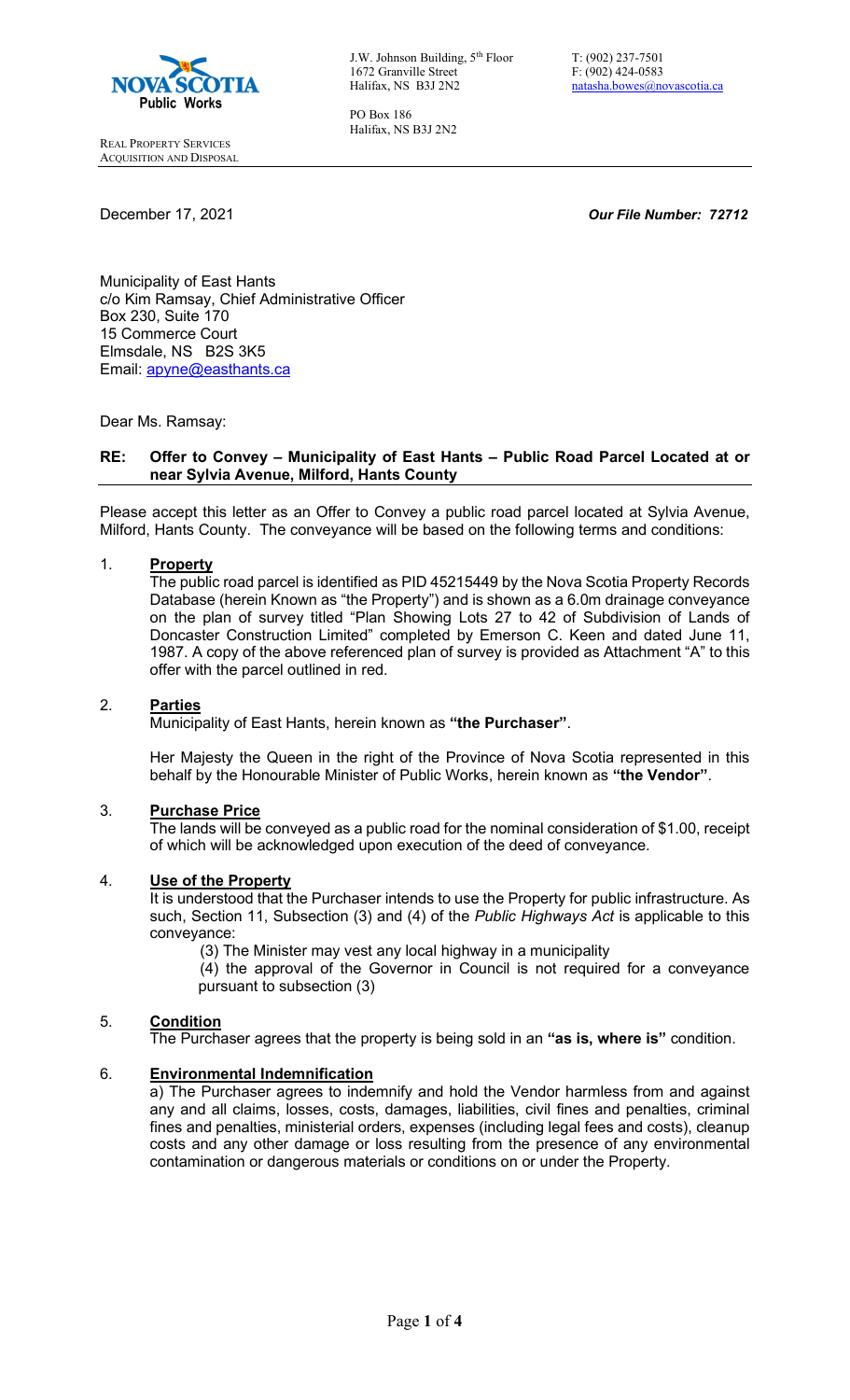b) The Purchaser shall have six (6) weeks from the date of this correspondence to investigate whether the soil and environmental conditions of the property are satisfactory for the Purchaser's intended use of the property, and for that purpose the Purchaser shall, at the Purchaser's expense, have the right to enter upon the property at all reasonable times following notice in writing to the Vendor for the purpose of making such soil and other tests as are required by the Purchaser. The Purchaser agrees to restore the property to the satisfaction of the Vendor following the completion of any environmental testing. If within the specific time period the Purchaser determines the property is not satisfactory for the intended use, this Agreement shall be null and void without any liability to the Vendor for any expenses incurred or damages sustained.

## 7. **Provisions to Survive**

The provisions of Clause 6 shall survive the closing of this Agreement and shall continue in full force and effect with respect to the property.

### 8. **Title Search**

The Purchaser shall have six (6) weeks from the date of this correspondence to examine the title to the Property, at the Purchaser's expense. If, by that time, any valid objection to title is made in writing to the Vendor which the Vendor shall be unable or unwilling to remove and which the Purchaser will not waive, this Agreement shall be null and void without any liability to the Vendor for any expenses incurred or damages sustained by the Purchaser.

### 9. **Form of Conveyance**

The Property will be conveyed by Deed of Conveyance in such form as the Minister determines.

## 10. **Agreement of Title Documents**

We understand that title will be taken in the name of **Municipality of the District of East Hants**, a municipal body corporate with its head office located at 15 Commerce Court, in the County of Hants, Province of Nova Scotia.

All procedures, responsibilities and costs associated with registering the document at the Registry of Deeds, will be borne by the Purchaser.

## 11. **Independent Legal Advice**

The Purchaser acknowledges the six (6) week opportunity herein given to obtain independent legal advice with regard to the terms and meaning of the Agreement prior to its execution.

# 12. **Execution**

The parties agree to be bound by faxes and accept that the reproduction of signatures by telecommunications will be treated as originals. This Agreement may be executed by any number of counterparts and all such counterparts taken together shall be deemed to constitute one and the same instrument.

#### 13. **Governing Law**

This Agreement shall be governed by and construed in accordance with the laws of the Province of Nova Scotia.

## 14. **Time**

Time shall in all respects be of the essence of this Agreement. In the event of an extension, time shall continue to be of the essence.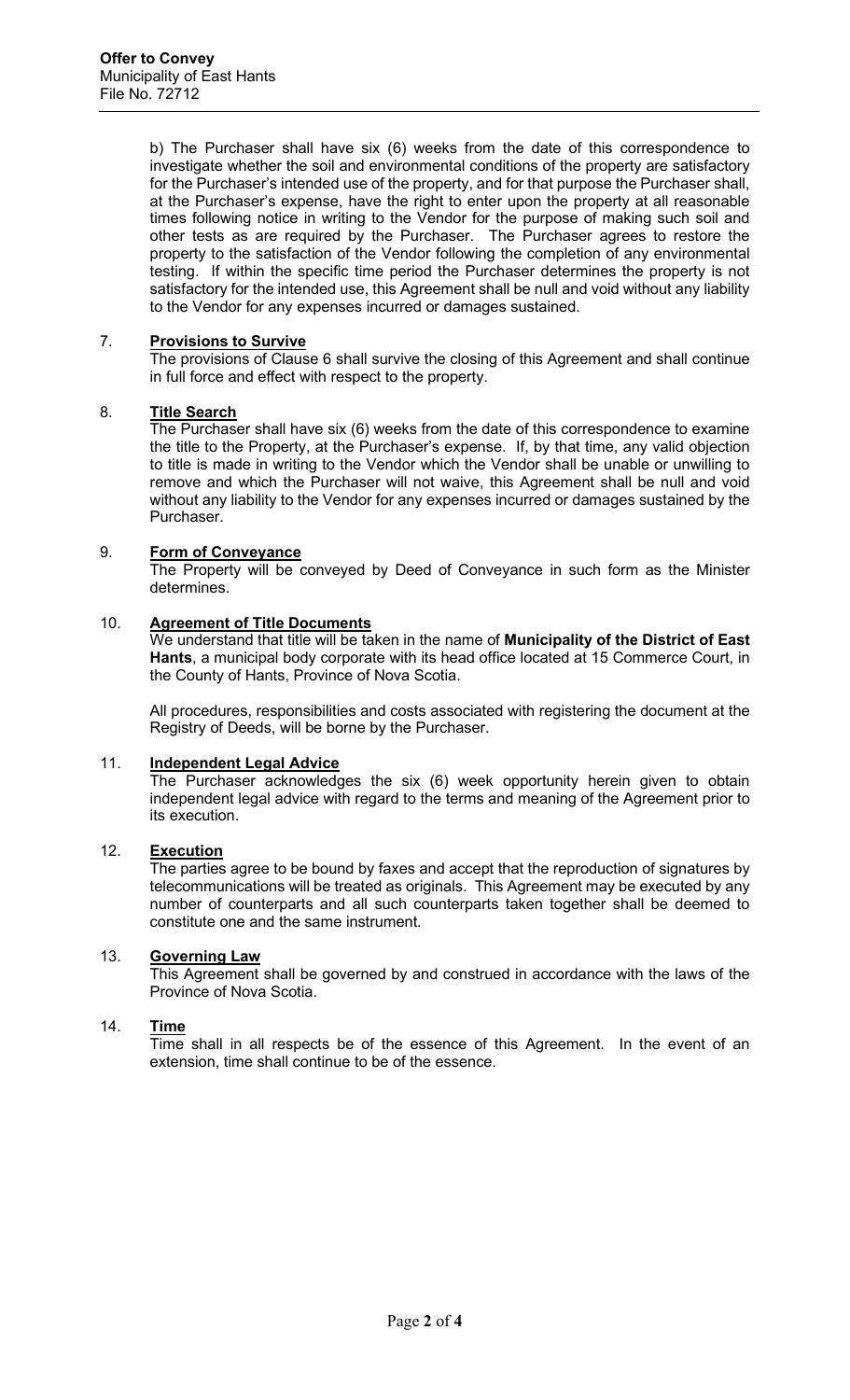## 15. **Entire Agreement**

This agreement shall constitute the entire agreement between the Vendor and the Purchaser with respect to the subject matter hereof and supersedes all other agreements, contracts, or understandings, whether oral or in writing. The Agreement may only be changed by a written agreement executed by the Vendor and the Purchaser.

This Offer will remain open for acceptance for a period of six (6) weeks from the date of this correspondence. To signify acceptance of the terms and conditions as outlined herein, please complete the signage block below and return to me at the above address.

Should you have any questions or concerns regarding the above, you may call me at your earliest convenience.

Sincerely,

On behalf of Her Majesty the Queen as represented by Natasha Bowes Acquisition and Disposal Officer

| Agreed and<br>Accepted by |                                                                   |                                                                                                                      | 20 |
|---------------------------|-------------------------------------------------------------------|----------------------------------------------------------------------------------------------------------------------|----|
|                           |                                                                   | Municipality of East Hants                                                                                           |    |
| Witness                   |                                                                   | Name:<br>Title:                                                                                                      |    |
| Witness                   |                                                                   | Name:<br>Title:                                                                                                      |    |
|                           | Purchaser's Name:<br>(Please Print)<br>Address:<br>(Please Print) | <u> 1989 - Johann John Stone, markin biskup og det ble større og de større og de større og de større og de størr</u> |    |
|                           |                                                                   |                                                                                                                      |    |